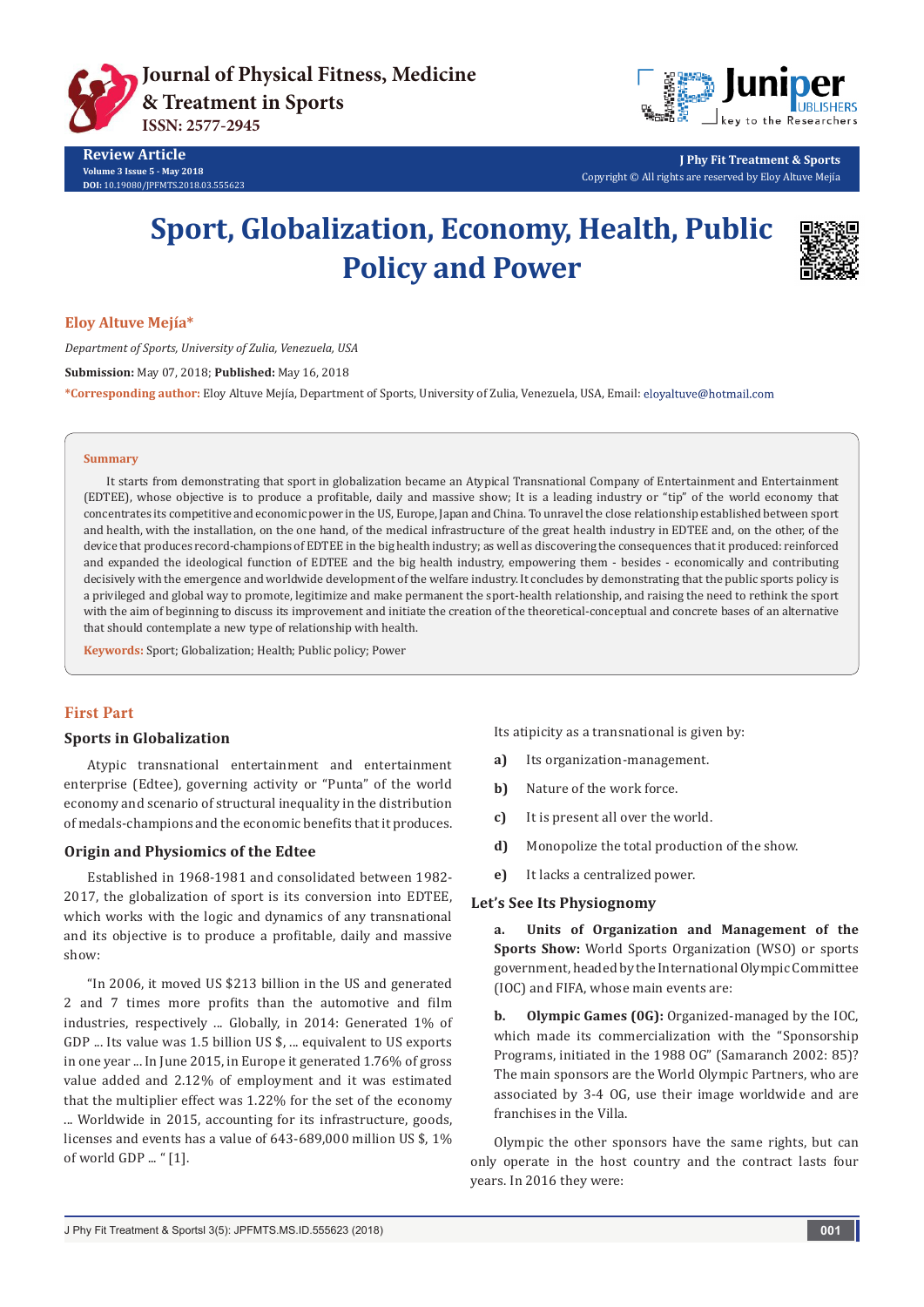"World Olympic Partners: Cocacola; Atos Origin; General Electric; McDonalds; Omega; Panasonic; Samsung; Visa, Procter Gamble; Dow; Bridgestone. Official Partners: Bradesco; Bradesco Seguros; Correios; N = T; Clear; Embratel; Nissan Official Contributors: Aliansce Shopping Centers; Apex; CISCO; Estàcio; EY; Balloon;. Sadia; Qualy; SKQL; Latam Airlines and Travel: 361º. Suppliers I: Airbnb; AC; CEG; Dica do chef; Balloon; EF Education; Eventim; GREE; ISDS; Karcher; Komeco; Locate Manpowergroup; Microsoft; Mondo; Nielsen; NIKE; OFF !; RGS; Sapore; SEG Gymnastics; Symantec; Technogym; 3 Corações; Riogaleão. Suppliers II: Bauerfeind; Casa da Moeda; EMC; Hospital dos Olhos; Osterscope".

Simultaneously, the IOC commercialized the transmission rights, in millions of US \$:

"In August 1995 the ... American NBC ... committed to pay 1,250 for the rights in the USA of the OG 2000 ... and the OG Invierno 2002 .... Then he proposed: 2,300 for OG 2004-2008 and OG Winter 2006 ... (Jennings, 1996: 279). "Jacques Rogge, President of the IOC between 2001-2013, in ... the financial report before the 2012 General Assembly, pointed out that the IOC already secured 3,600 in TV rights for the Winter W in 2014 and the 2016 OG; He indicated that the goal is to exceed 4,000, more than the 3,900 that they raised with the Winter 2010 and the 2012 OG. For the winter 2018 and the OG 2020, the IOC secured 2,600 ... The main TV partner is NBC, which bought the rights for transmission in the US of 4 Olympics until 2020 by ... 4.380" [2].

**World Cup:** Organized-managed by FIFA, whose links with companies evolved to the Official Licensing Program in the World Cups (1994). Established the Sponsorship Program 2007- 2014 and in the 2014 World Cup the sponsors were:"Partners: Coca-Cola; Adidas; Sony; Visa; Hyundai and Kia; Fly Emirates... Exclusive sponsors: Budweiser, Castrol, Continental, Johnson & Johnson, McDonald's, Moy park, Oi and Yingli Solar... National promoters: ApexBrasil, Garoto, Liberty Seguros, Banco Itaú and Wiseup".

The importance of broadcasting rights was recognized by FIFA in 2004:

"Revenues have not stopped growing. Correspond at the same time the rights of television broadcast... "(Eisenberg, Lanfranchi, Mason and Wahl, 2004: 248). "Until October 2011 the total amount agreed for the period 2015-2022 exceeded US \$ 1,850 million... FIFA granted sales representation to Infront Sports & Media in Asia ... Australia: Extension of the contract with SBS. Canada: Rights granted to Bell Media (CTV / TSN / RDS). Caribbean: Extension of the contract with IMC (SportsMax)".

FIFA's revenues are specified in its 2011-2014 Financial Report, in millions of US \$:

"With income of 5,718 and expenses of 5,380, a positive result of 338 was registered, income increased in relation to

2007-2010 due to the increase in sales of commercialization and transmission rights and the benefits of ticket sales rights that in Previous cycles had been assigned to the Local Organizing Committee, reserves were increased..., reached the 1,523 to the 31-12-2014... The total income is broken down as follows: Events 5,137: 4,308 of the 2014 World Cup (TV Rights: 2,428; Marketing rights: 1,580; Commercialization of rights for corporate hospitality preferential services: 185; Licensing: 115) and 829 for other events... Operating income 271... Financial income 310....

## **Transnational Professional Clubs endorsed by the ODM**

The main event that they organize-manage are the European Football Championships, endorsed by the respective National and European Federations:

"In 2001, Manchester United of England was the most expensive club (1,400 million US \$) and was the first to quote on the Stock Exchange. In Spain at the end of the 20th century, football contributed 1% of GDP and, in 1999, in Italy it was the twelfth economic sector "(Altuve [2]: 113 / 115-116). Starting the 21st century, Real Madrid is a Club model: "sponsored in 2008-2009 by Adidas, Audi, Bwin, Mahou Beers, Coca-Cola, Community of Madrid-madrid.org, Rexona For Men, San Miguel, Sanitas, Solán de Cabras and Solaria, is applying a management model that combines the social (UNICEF ambassador) and marketing with the aim of enhancing the exploitation of its brand, transforming its fans into customers".

The Professional League of Spain promotes globalizing marketing initiatives:

"He installed his first office in Beijing... in 2014, he announced that at the end of 2015 he would open the one in Johannesburg... and New York and Shanghai... With Pepsi Egypt, in October-November 2015; in the summer of 2015... With an organization sponsored by Nike, in the USA...".

It is appropriate to highlight -in millions US \$ -which:

**a)** 5,525.52 is the income of the 20 Soccer Clubs with the highest income in 2008-2009: Germany, France, Italy, England and Spain.

**b)** 12,602.2 is the value of the 10 Most Expensive Clubs in 2010: 7 of the USA (6 American football or NFL and 1 baseball), 2 of England and 1 Spain (soccer).

**c)** 2.072 is the value of the 10 Most Valuable Club Brands in 2010: 51.09% of the value are from 5 football clubs in Europe (2 from England, 2 from Spain and 1 Germany) and the remaining 48.91% to USA (3 of baseball and 2 of NFL) (Altuve, 2018: 104-106 / 108).

## **Transnational companies endorsed by the MDG**

The main events that they organize-manage are the Vueltas de Ciclismo. The annual Tours of France will be considered: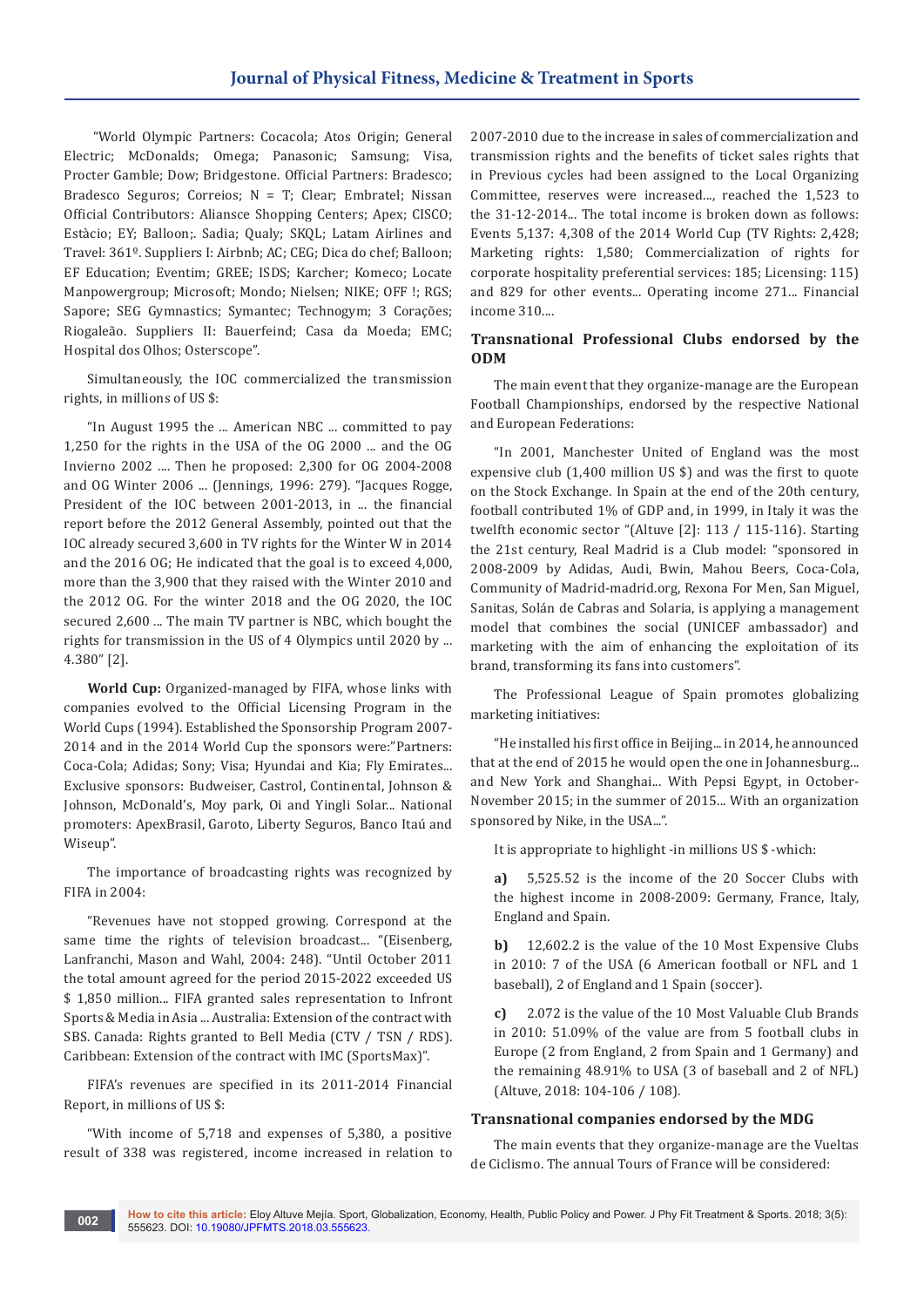Organized by Amaury Sport Organization (ASO), a company of the French Group Philippe Amaury Publications, which... in 2010 organized 21 events... Together with ASO guarantee the success of the Tours the employer organization of the participating professional clubs (AIGCP), the Union of International Cycling and French Cycling Federation, who endorse it by the ODM. In 2005, an agreement was reached between ASO and the AIGCP that included the Tours editions from 2005 to 2008 "(Altuve, 2018: 124-125).

In 2009, the budget was approximately US \$ 139 million, financed: 10% for rights paid by the cities-stage; Eurovision, France 2, France 3 and France 4 paid 50% for audiovisual rights; 40% of sponsorship and advertising rights. The advertising caravan was an important advertising tool:

"It covers 20 km, goes ahead of the competition with 160 vehicles, 600 caravans, 33 brands represented, 16 million gifts, ... and merits an investment between 278,000-695,000 US \$ .... Media coverage included: 186 countries; ... with 118 TV channels; ... 650 media ...; as for the Internet website, it received six million visitors "(Altuve, 2018: 126).

## **Independent multinational companies of the MDG**

The main event that they organize-manage is the annual Formula One (F1), property of Liberty Media, who bought the F1 for 4,400 million US \$ on 07-09-16. The management of F1 is exercised through the Formula One Group, whose main sources of income are:

"TV broadcast is the main form ... according to the English newspaper Autosport can reach more than 300 million US \$ and were sold in 67 countries for the 2010 season ... By radio: They have increased, in the US since 25-05 -08- the races were available through SIRIUS 125 of SIRIUS Satellite Radio company that for 2008 had more than 130 channels, was the Partner ... by Official Satellite of the NFL, NBA and NHL. The sponsors in 2010 were Allianz, DHL, the bank. UBS, GH Mumm and LG Electronics, Inc, which between 2009-2013 acquired exclusive titles from Global and Technological Partners and ... Official Partner for Consumer Electronics, Mobile Telephony and Data Processing "(Altuve, 2018: 135).

The economic and media success of F1, measured in millions of US dollars, is resounding:

"Between 1979-2004 ... it showed profits valued at 3,600 ...; in 2007 it had 597 million viewers, with 11,183 hours of retransmission in 188 countries, of which 5,169 hours (47%) were live and direct; in 2010, TV rights were sold to 67 countries ... As of 2006, it abandoned cigarette advertising, but this did not affect the business because new sponsors were incorporated, to the point that in 2007 it mobilized around 13.6 thousand million US \$ per year".

#### **Sportsman-Competitor: Main Work Force of the Show**

Professional whose job is to prepare and compete. Their types of employment relationship are:

a) It combines the work of representation of your country in the ODM competencies with that performed in one of these scenarios: Professional Clubs whose events endorse the MDG; transnational events endorsed by the MDG; Professional Clubs or transnational events endorsed by the MDG, with the mediation of the State: Cuba case.

b) Work on competitions organized by independent Transnationals of the MDG.

The one hundred best sportsmen-competitors paid in 2015: earned 3,200 million US \$, 17% more than in 2014; 62 are American (27 MLB baseball); they come from 10 sports disciplines; and 2 are women. In millions of US \$ income (including salaries / prizes and sponsorship), the sport discipline and the country of the top 10 are presented: Floyd May weather (300-Boxing-USA). Manny Pacquiao (160-Boxing-Philippines). Cristiano Ronaldo (79.6-Soccer of Europe- Portugal). Lionel Messi (73,8-Soccer of Europe-Argentina). Roger Federer (67-Tennis Open-Switzerland). LeBron James (64.8-NBA Basketball-USA). Kevin Durant (54.1-NBA Basketball-USA). Phil Mickelson (50,8- Golf Open-USA). Tiger Woods (50.6-Open Golf-USA). Kobe Bryant (49.5-NBA Basketball-USA) [3].

#### **Sponsoring Transnational Companies or "Sponsors"**

They buy:

**a)** The organizers-managers of the show, the right to use the symbols and the logo of the events in the advertising of their products.

**b)** The media spaces to spread their associated advertising and identified with the symbols and logos of the show.

#### **Transnational Media Companies**

They broadcast the show, buy the transmission rights to the organizers-managers and sell the spaces to the sponsors for their publicity. Since the 90s of the twentieth century, they have been acting simultaneously as organizers-managers and disseminators of the show.

#### **Transnational Sporting Goods Companies**

They provide the products used by competitors: instruments (balls, balls, snowshoes, garrochas, javelins, bicycles, etc.) and on their bodies (shoes and clothing); and sponsor events and athlete-competitors. At the close of fiscal year 31-05-2015, in millions of US dollars: the 10 leading companies (from the US and Europe) had sales of 99,315, led by Nike (USA) and Adidas (Germany) with 30,601 and 19,113, which obtained net profit 3,273 and 723.2, respectively [4].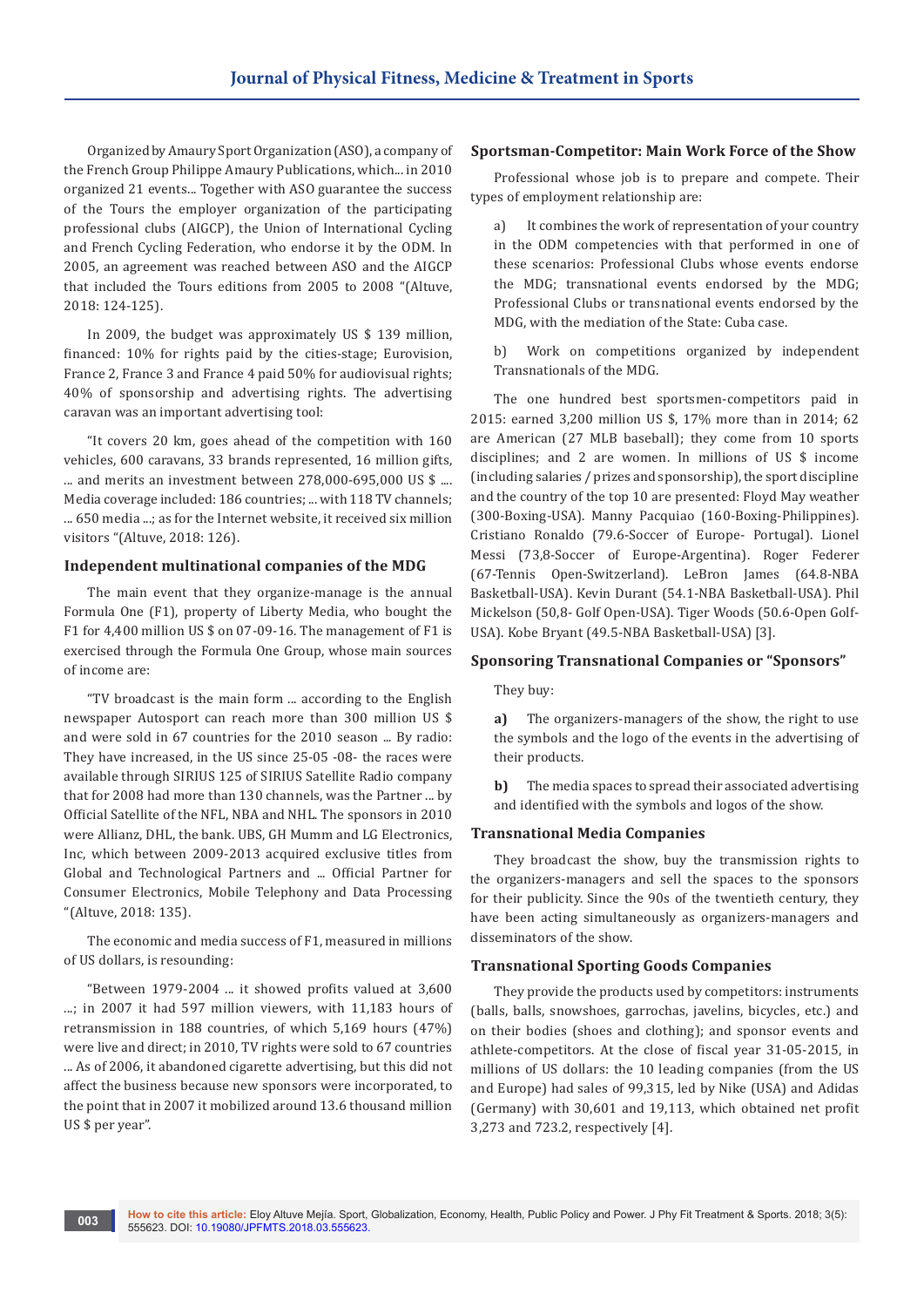#### **Public-Fanatic-Consumer**

It is the destiny of the show. It is the basis of the operation of EDTEE, whose fundamental objective is the conversion of all the inhabitants of the planet into fanatics of sport, that is, spectators who internalize the advertising messages issued during the events and become compulsive consumers of goods and services. Of the diffused brands.

#### **State**

Regardless of the types of governments and their politicalideological orientation, the State through public policy embodied in a legal-legal norm and an administrative-organizational structure (ministries, institutes, secretariats, etc.) with programprojects and budget, has the following functions in the EDTEE [5]:

**Adapt the Participation of the Country to the Organizational Nature of the Show:** When the organizermanager is the ODM, it arranges, prepares and guarantees the participation of its national team in the event. If the organizersmanagers are Transnational Professional Clubs or transnational companies, support the events and contribute to their success.

**Produce and Reproduce the Sporting Ideology, Incorporating it into its Ideological Baggage and Legitimizing Itself, Making Sport One of its Ideological Apparatuses:** Regardless of the result of the country's participation (win or lose) in events, the State will legitimate with the support and promotion that makes the sport through public policy, thus operating the process of conversion of sport into an ideological apparatus. Obviously, the legitimacy of the State increases when the country obtains victories - by winning competitions and / or organizing events - that are identified with state management. In addition, the State extends the sports ideology to the rest of the social scenarios.

**Financing, Disseminating the Sports Ideology, Exercising Violence and Creating the Conditions that Guarantee the Success of the Show in Its Territory (being the venue):** The operational part of the shows is the responsibility of the National Organizing Committee formed by the host State , private organizations and the national instance of the ODM (in the OG and World Cup are the Olympic Committee and the National Federation) that works with its international instance, which is the highest authority of the event, which in the case of the It is the IOC and in the World Cup it is FIFA. The IOC and FIFA have reinforced and hold absolute power both events and the funding has been transferred to the State:

 "In September 1995, the IOC announced that as of 2004, the share of television rights granted to Olympic city centers would fall from 60% to 49%, that is, the revenues of the National Organizing Committee will be reduced ... FIFA announced on 03- 23-17 that will eliminate the National Organizing Committees ... and will take total control of the organization of the World Cups from 2026 to generate more income, minimize costs and be more effective ... "(Diario Peru 21: 03- 04-17; Altuve, 2018: 178- 179). "The London 2012 OG cost more than US \$ 17,500 million, of which the State financed 83.48% (US \$ 14,610 million)" (America, economy, economy, markets and finances: 19-12-12); In the 2014 Soccer World Cup and the 2016 OG of Brazil, the investment was, mainly, public: "It was - according to the State - 21 billion US \$. For Zimbalist it is between 35-40 billion US \$. The final cost has not been specified ..., but ... it is much higher than the state appraisals because investment is missing ...: 1) To compete and win the venue of the events ... 2) At the opening and closing ceremonies ... 3) In the overpricing in the construction and remodeling of the infrastructure " [6].

The State produces and reproduces the sports ideology highlighting the advantages and benefits of hosting a successful event, guaranteed by the investments made and exercising symbolic and physical violence to ensure the normal performance of the show. Obtaining certain remunerations through taxes, by the economic impact generated, etc.

## **Edtee, Automobilistic, Energy and Communications Industries: Rectoral Activities or "Punta" of the Lícita World Economy**

The communication, automotive and energy industries participate in EDTEE, as can be seen (Altuve: 2016 and 2018):

**Olympic Games (OG):** Among its main sponsors are: ATOS, General Electric, Panasonic and Samsung (communications) in the OG 2016, 2012 and 2008; Bridgestone (rubbers - automobile) at OG 2016; ACER and Lenovo (communications) in the OG 2012 and 2008. Sponsors of the 2012 OG: BMW (automotive); British Petroleum and British Telecom (energy: oil and gas) EDF Energy Électricité (energy: electricity).

**Soccer World Cups:** Among its main sponsors are: Sony (communications) and South Korean Auto MC (automobile) in the 2014-2010 World Cups; Continental AG (automotive supplement), Hyundai (automobile) and Deutsche Telekom, Philips, Toshiba and Yahoo (communications) in the World Cup 2006. Exclusive sponsors of the 2010 World Cup: Continental AG (automotive); Castrol lubricants from British Petroleum (energy company), who was also a sponsor of the 2012 European Football Championship and the 2014 World Cup; MTN GROUP (communications), who in football has also sponsored the League of Africa, on 03-18-2010 signed a sponsorship agreement with the Manchester United Giants and was a sponsor of APOELFC Nicosia of Cyprus, in 2012; Satyam (communications) and Yingu Solar Energy (solar energy), who was the first Chinese company to sponsor the FIFA World Cups in 2010 and 2014, and in 2011 was the Official Premium Sponsor of FC Bayern Munich-Germany and the FC Bayern 2012 Youth Tournament.

**Transnational Professional Clubs:** In 2008-2009, Audi (automobiles) and Solaria (energy) were sponsors of Real Madrid. d) Tours of France and Giro d'Italia 2010. They were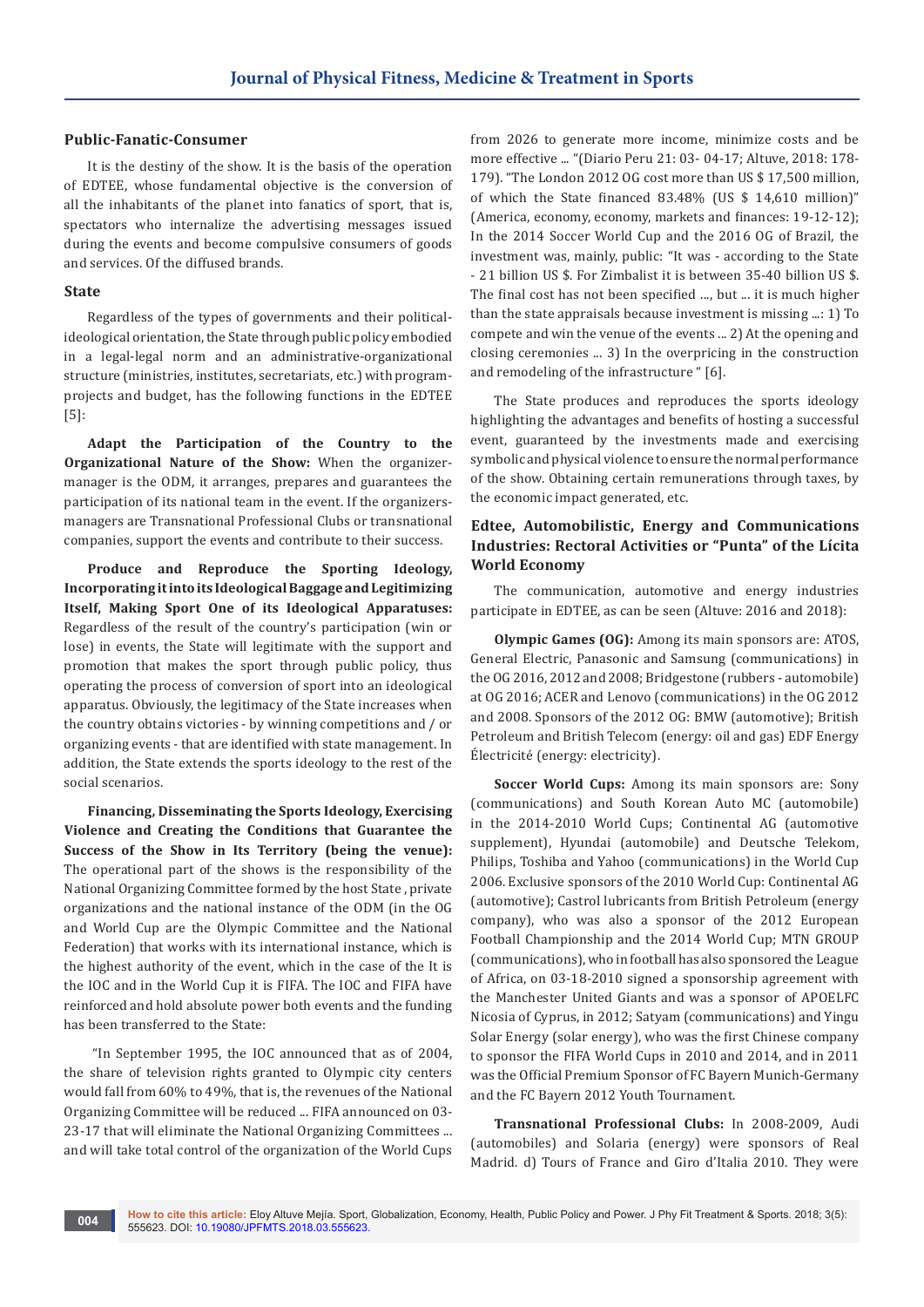organized by Amaury Sport Organization and RCS Sport, owned, respectively, by Philippe Amaury Publications and RCS Media group (communications).

**Formula One (F1):** Since 07-09-2016 F1 is owned by Liberty Media (communications). In 2010 LG Electronics Inc (communications) was a global sponsor. The automotive is essential because it brings the cars of competition and participate as teams or teams. Following are presented-for 2010-five teams or teams with their owners:

a) Vodafone McLaren Mercedes: Vodafone (communications), Mclaren (automobile, etc.) and Mercedes (automotive).

b) Red Bull Renault: Red Bull and Renault (car).

c) Scuderìa Ferrari Marlboro: Ferrari (car).

d) Lotus F1 Racing: Malaysia Racing Team SDN BHD, belonging to Tune Group (communications) and Naza Group (automobile).

e) 75% of the Mercedes GP Petronas F1 Team belonged to Mercedes-Benz (automotive).

### **Base of the Power in the Edtee: International Division in Medalls-Champions and in the Economic Benefits**

The concentration of power in sport begins with the regressive distribution of the medals-champions, emerging the International Division, that is, the specialization of a small group of countries to win and the vast majority specializing in losing.

## **International Division in the World Cup Operates on Two Levels**

**a) Winners or Protagonists of the World Cups 1970- 2014:** The protagonism is concentrated in Brazil, Federal Germany, Argentina, Italy, France and Spain, which have been the champions and occupied 19 of the 36 positions from 2nd to 4th place, and in much lesser degree, in the countries that occupied the other 17 semifinalist positions: 14 Europe; 2 America and 1 Asia. The specialists in losing are those attending the World Cups that did not reach the semifinals and the rest of the world that participated in the qualifiers.

**b) Assignment of Quotas-Countries to the Continents and Contribution of Players from the Professional Clubs to the National Teams, in the 2014 World Cup:** Europe had 13 (40.6%) quotas-countries and 190 of their Clubs contributed 563 (76, 4%) players, of which 176 were contributed by 17 Clubs from Germany, England, Italy and Spain; the rest of the world was assigned 19 (59.4%) quotas-countries and their Clubs contributed 171 (22.1%) players. America: 1) It had 9 countriesplaces (Brazil is included by venue) and the other 3 continents 10. 2) Their Clubs contributed 102 players and together Asia, Africa and Oceania 69 (ECA: 07-08-14). There is an international division with: Europe, led by Germany, Italy, Spain, France and

England has prominence with the first places in the World Cups and the largest allocation of seats-countries, and their Clubs bring the largest number of players to the World Cup; America, in second place of countries-places, its protagonism is reduced to Brazil and Argentina and it was assigned the production of players (raw material) exportable to Europe that allows to guarantee the success of the spectacle of the Professional Clubs and the World Cup:

"They are the biggest exporters ... to the Clubs ...: With 20% in 2011 ...; in 2013 Argentina with 1,945 and Brazil with 944 headed the ranking; between January 2011 and June 2014, Brazil transferred 2,311 players, of which 1,311 (56.72%) went to Europe ...; in 2014, the Brazilians were protagonists in 1,493 operations ... followed by Argentina (801) ...; in 2015 the most transferred players are Brazilians with ... 512 ... Argentina with 254 ... is the second. The Professional Clubs of Europe endow the Worlds with most of the players: The World Cups are privileged scenarios ... where negotiable players are displayed for the competitions of the Professional Clubs and thus continue repeating the cycle indefinitely in which FIFA participates, who paid US \$ 70 million to distribute an average of US \$ 2,800 for each day a player was in the 2016 World Cup , shared between the current team and any other team for which he had played in the 2 years of the tie " [7].

## **International Division in the OG 1996-2012 operates on four levels**

**a) General:** Winners are 15 (7.31%) countries (Group of Nine, Ukraine, Holland, Spain, Australia, South Korea and Cuba) who obtained 3,053 (66.35%) medals. Losers are the rest of the world, led by 92 (44.87%) countries WITHOUT medals and the following groups: 1) 39 (19.02%) countries (P) obtained 68 (1.47%) medals (M). 2) 38 P (18.53%) gained 508 (11.04%). 3) 11 P (5.36%) obtained 367 (7.97%). 4) 10 P (4.87%) gained 605 (13.14%).

**b) Inter Continents:** Medals won by Europe 2,357 (51.09%), America 926 (20.07%), Asia 874 (18.91%), Oceania 267 (5.78%) and Africa 177 (3, 81%).

**c) Between Continents: Europe:** Winners: 8 P (3.88%: Russia, Germany, England, France, Italy, Ukraine, Holland and Spain) earn 1,478 (32.03%). Losers: 41 P (19.91%) who won 879 (19.06%). **America:** Winners: 3 P (1.46%: USA, Cuba and Brazil) get 710 (15.39%) M. Losers: 38 (18.44%) who won 216 (4.68%). **Asia:** Winners: 3 P (1.46%: China, South Korea and Japan) earn 636 (13.78%) M. Losers: 42 (20.4%) P who won 238 (5.13%). **Oceania:** Winners: 2 P (0.98%: Australia and New Zealand) earn 266 (5.76%) M. Losers: 15 countries (7.27%) that won 1 (0.02%). **Africa:** Winners: 9 P (4.39%: Kenya, Ethiopia, South Africa, Nigeria, Morocco, Algeria, Egypt, Zimbabwe and Tunisia) earn 161 (3.49%) M. Losers: 44 (21.35%) P who won 16 (0.32%).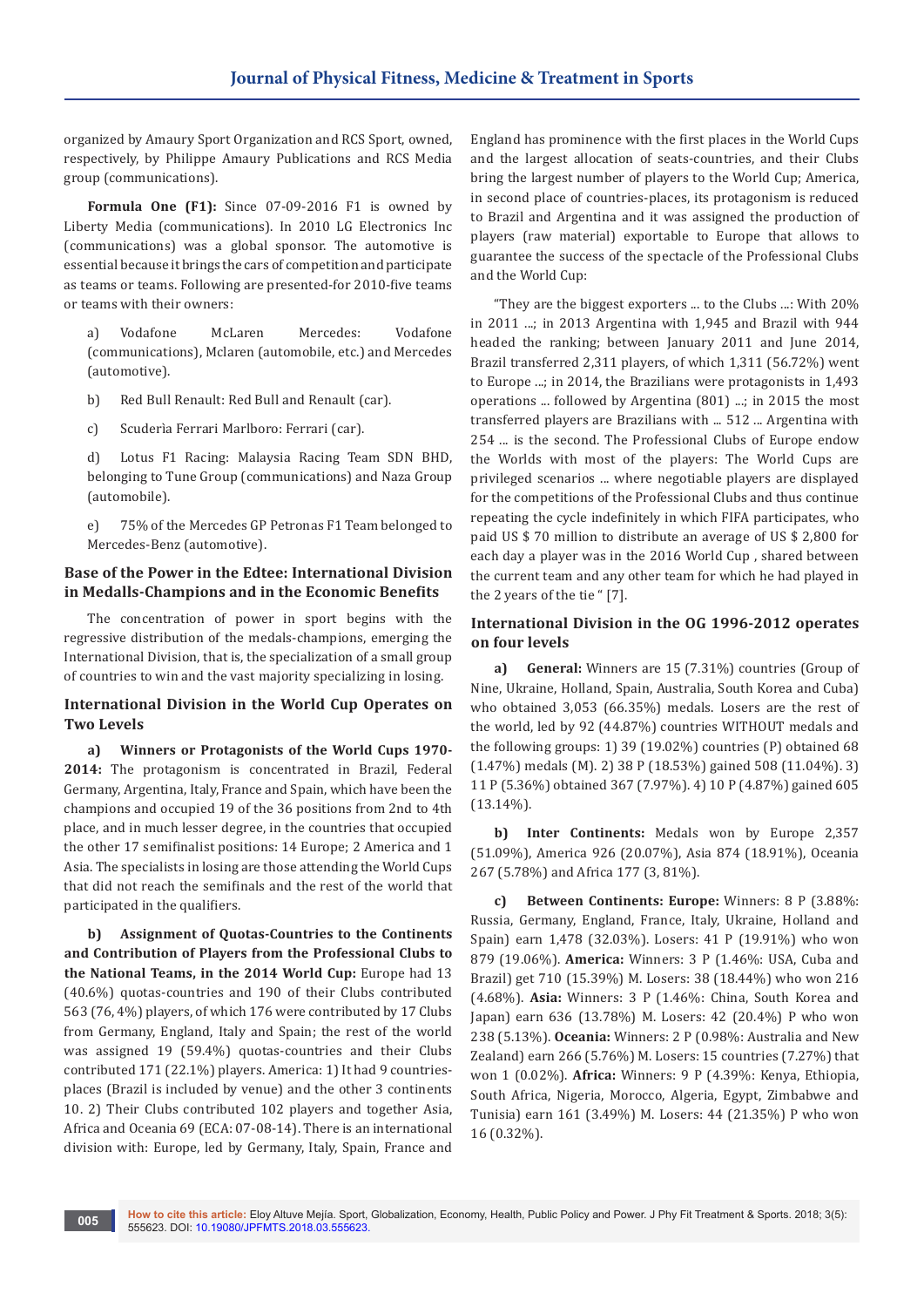**d) Interior of a Continent (Latin America and the Caribbean in America):** Winners: 7 P (3.41%: Cuba, Brazil, Jamaica, Argentina, Mexico, Colombia and Trinidad and Tobago) earn 297 (6.45%) M. Losers: 32 countries (15.6%) that earned 36 (0.78%) "(Altuve, 2008: 214-217). In OG 2016 20 countries (9.8%) won 672 (68.99%) medals and 117 (57.35%) won NO; the Group of Nine obtained 489 (50.2%) and Latin America and the Caribbean won 67 (6.87%).

The International Division and concentration of power in sport is extended with its conversion into EDTEE and the deepening of the regressive distribution of the economic benefits produced. With fewer and fewer exceptions confirming the rule, the winning athletes-competitors come from a small group of countries led by the Group of Nine; If we add to this, the transnational companies that organize shows, sponsors, media and sporting goods, are the ones who appropriate the highest volumes of income produced by EDTEE and come from that group of countries, we are facing a competitive and economic cycle that begins and ends in the US, Europe, Japan and China, with an important appropriation of the benefits by the MDG. The public sports policy of these few national states with power in sport is identified and serves their interests and those of their transnational's, while most of the states without or with little power, adapt their public policy to a foreign sports dynamic to your interests.

## **Second Part**

## **Edtee and Great Industry of Health and Welfare**

**a) Sports as Producer-Player of Capitalist Ideology:** The establishment of industrial capitalist society based on the principle of performance and cult of the body from a reasonably profitable perspective, materializes in the movement with the transformation -among others- of its ludic aspect, replaced by modern sport, conceived as a comparison of bodily performances to appoint champions, record records or obtain medals and trophies.

Modern sport is the result of industrial capitalism, it is a product of society where -for the first time in historyperformance becomes the central category, in the concept that guides, organizes, determines and serves as a reference for the functioning of the institutions. It arises in the late nineteenth and early twentieth century fulfilling an ideological function, because it produces and reproduces the ideas of performanceproductivity-profitability-linear and infinite progress, State-Nation, ideas-base of capitalist society, and is presented as a space social hierarchy and democratic differentiation, equality, fraternity, noble struggle, peace, fair competition, honesty, in opposition to the conflicts between the capitalist powers that led to the first (28-07-1914 to 11-11-1918) and second World War (01-09-1939 to 02-09-1945).

In globalization, the ideological function of sport has been broadened and perfected with the intervention of the media, producing and reproducing the ideas of:

**a)** To be a universal social space of absolute egalitarianism, in contrast to the aberrant differences in production, consumption and enjoyment of existing goods between nations and between social classes and serving as a justification for such inequalities.

**b)** The record-champion as a symbol and expression of progress and recognition of individual effort, representation of the Nation-State and synthesis of the greatest human virtues.

**c)** Individual physical perfection based on science and technology, recorded in the record and materialized in the champion's body.

**d)** The collective physical perfection or corporal wellbeing for all the bodies of the buyers-fanatics-consumer public, achievable through the consumption of the body, by the body and for the body, when contemplating the sports spectacle. Collective happiness is achieved by consuming inherent and / or associated merchandise objects, linked and identified with the sport, particularly with the recordchampion (corporal image of the champion, model of overcoming, healthy body, patriotism-nationalism, etc.)

By producing and reproducing the ideas of performanceproductivity-profitability-linear and infinite progress, State-Nation, individual and collective physical perfection, well-being of all and ideal model of human coexistence, sport is presented as an archipelago of happiness in the midst of a storm of unhappiness that is the rest of society, becoming the illuminating beacon to which other social institutions must follow; becoming a source of consolation, hope and resignation, because despite the abysmal social differences in sports we are all equal and the transition to happiness is not so far, it will be achieved as the rest of society look more and more like the sport. This is the ideological function of the sport turned into a Transnational Entertainment and Entertainment Company (EDTEE), it is the globalizing sports ideology.

#### **Health, Sport, Economy and Ideology**

The medicine has been:

"Since the eighteenth century a fundamental tool in the management of the population and a decisive resource for the incorporation of bodies in the productive order of capitalism," transiting processes whose result "has been an absolute medicalization of society and full identification of the problem of health with the interests of the economy" [8].

In the 20th century, we assist to:

"A broad and unlimited process of medicalization" is the unstoppable extension of the medical paradigm in our culture. With the doctors and their knowledge as decisive, it has been "Imposed by an act of authority and its object is not only related to the disease, but with a broad and diffuse concept of health", it does not recognize the existence of a territory external to the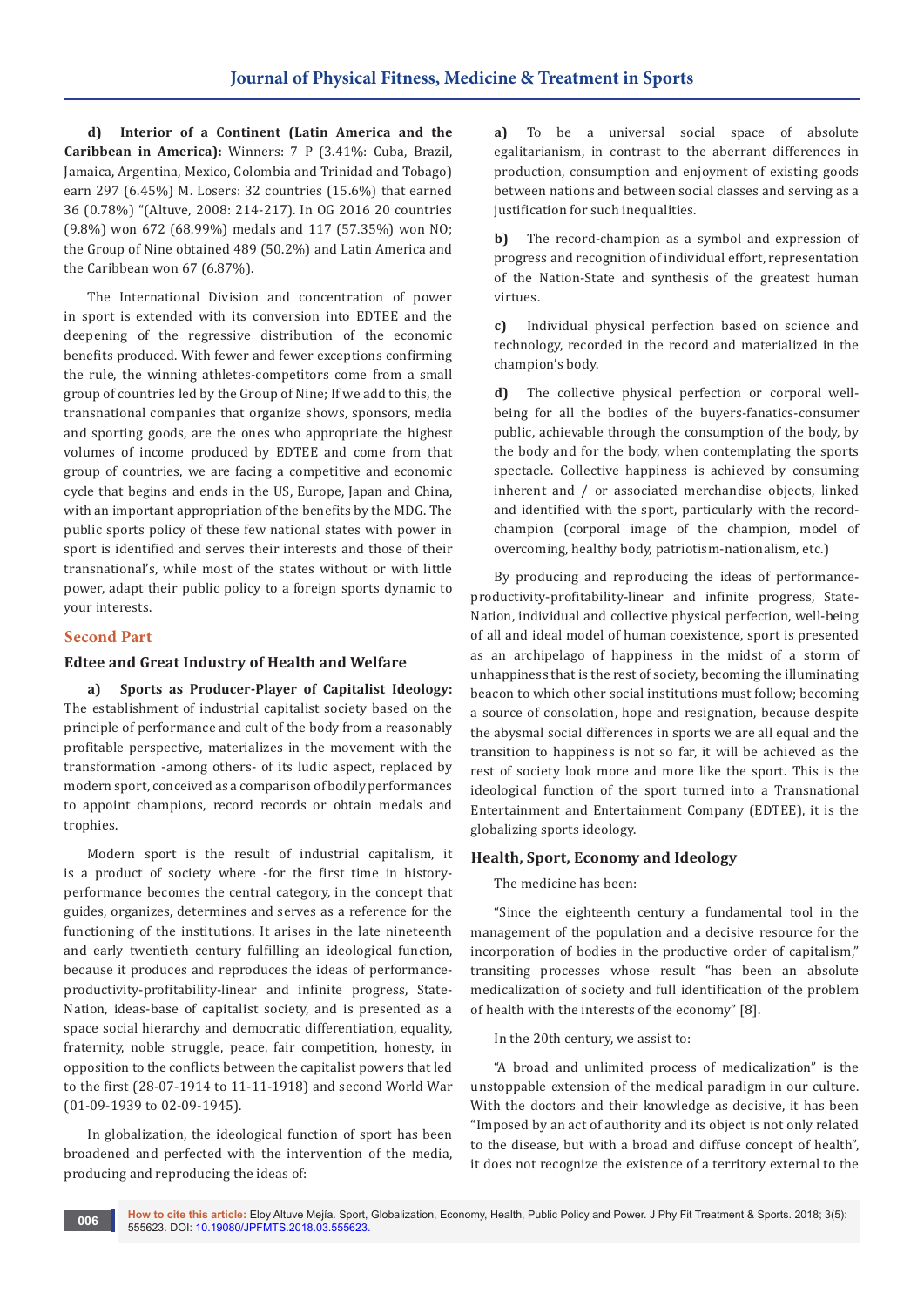Medical codes and medicine became one of the components of the economy "because it produces wealth for itself given that health becomes a consumer good representing a wish for some and a luxury for others". In other words, "medicine leads to the incorporation of health and disease into the game of the market, with its production agents (laboratories, pharmacists, doctors, clinics, insurers) and with their consumers (the real patients and the potential sick people that we are all) ".

The irruption of health in the economy produces the perverse effect of generating:

"An infinite demand and a generalized dissatisfaction of the client, since the increase of the medical consumption does not suppose an improvement of the level of health, unlike how it is promised". What it brings as consequences: 1) The creation of a growing and changing "frontier offer with respect to medicine, which ensures new experiences of physical wellbeing, other nutritious alternatives and other modes of body stylization", covered with "a series of consumer goods that resort to the ideal of healthy life: low calorie food products, programs and instruments of physical conditioning, etc. "2) The infinite demand for health by customers produces enormous economic benefits for large pharmaceutical companies, which they intervene with more prominence in medicalization and decrease that of doctors. "Around this need for intervention ..., a whole industry of commercial interests flourishes. There are, for example, companies that market over time to doctors (usually scarce and, therefore, valuable in the logic of supply and demand) selling it to pharmacists' visitors ... There are also other types of transnational companies, such as International Marketing Services Health or Close Up, which collect information about the medicines prescribed by doctors, build profiles on their prescription habits and design huge databases that are then purchased by large pharmaceutical companies in important figures of money".

#### In globalization:

"The medicalization of society has succeeded ... capture the body as an object of consumption and production of capital. Healthy lifestyles, the care of food, the need to have a body in shape are promoted, not only as a way to reinforce the primacy of individualistic interest, but also as a way to create a market where at first it seemed not exist". The institution of health produces and reproduces the individualist ideology of capitalism and hides the existing authentic power relations, as it is "A mode of relationship of the subject with its own corporeality. A mode of relationship with oneself that is useful for a system that seeks the decomposition of bonds of solidarity between subjects. Individualization works, therefore, as a tool that privatizes or personalizes the structural contradictions of the capitalist system. In this way, the invisibility of these conflicts is ensured and the global order advances in its perpetuation. The health industry, in this sense, would play a decisive role in the construction of an immune society10, of individuals locked

in the aseptic space and assured of their privacy, afraid of the contagion that may come from the outside and that embodies alterity" [8].

Sport and health have become important economic activities and are producer-reproducers of capitalist ideology in their specific field of action. They fed each other and simultaneously in the processes of conversion into economic activities and producer-reproducers of the capitalist ideology. The ideal of healthy life and body in the form of medicine finds reciprocity and complement in the idea of corporal well-being for all of sports, is part of the ideological production-reproduction of both institutions in order to justify, make viable and advance their conversion in economic activities: The EDTEE that aims to convert all the inhabitants of the planet into a public-fanaticconsumer of the spectacle that it produces intensively and extensively every day; and the great health industry to cover the infinite and unsatisfied demand for health that it created and creates permanently (in 2016, global health expenditures were just over US \$ 3.88 trillion).

A close relationship between EDTEE and the big health industry is established:

**a)** The entire medical device and infrastructure of the large health industry was installed in the EDTEE: sports medicine with its annexes and similar (nutrition, psychology, technology, etc.), on the one hand, sustains the material production of record-champions feeding the idea of individual physical wellbeing, and, on the other, it becomes a foundation and reference of obligatory and indispensable consumption so that the publicfanatic -consumer of the sport can access the collective physical well-being.

**b)** The device that produces record-champions (subjecting the body of athletes-competitors in the object of scientific experimentation and in the use of materials and instruments in the preparation, training and competence) of the EDTEE, was installed in the large industry of health, who by reworking it and adapting it to the needs of ordinary people, on the one hand, considerably broadens its offer of services, and, on the other, it is legitimate, promising well-being, a healthy body and a healthy life.

This close and lasting sport-health relationship has contributed decisively to the emergence and worldwide development of the wellness industry at a level that:

**a)** It meets at the World Summit on Wellbeing (GWS) and is defined as:

"International organization that brings together the leaders and visionaries from all sectors of the wellness industry: spa, education, tourism, beauty, fitness, nutrition, finance, environment, medicine, architecture, wellness, communities and technology to influence in a positive and determine the future of the global welfare industry. In its edition N.10 made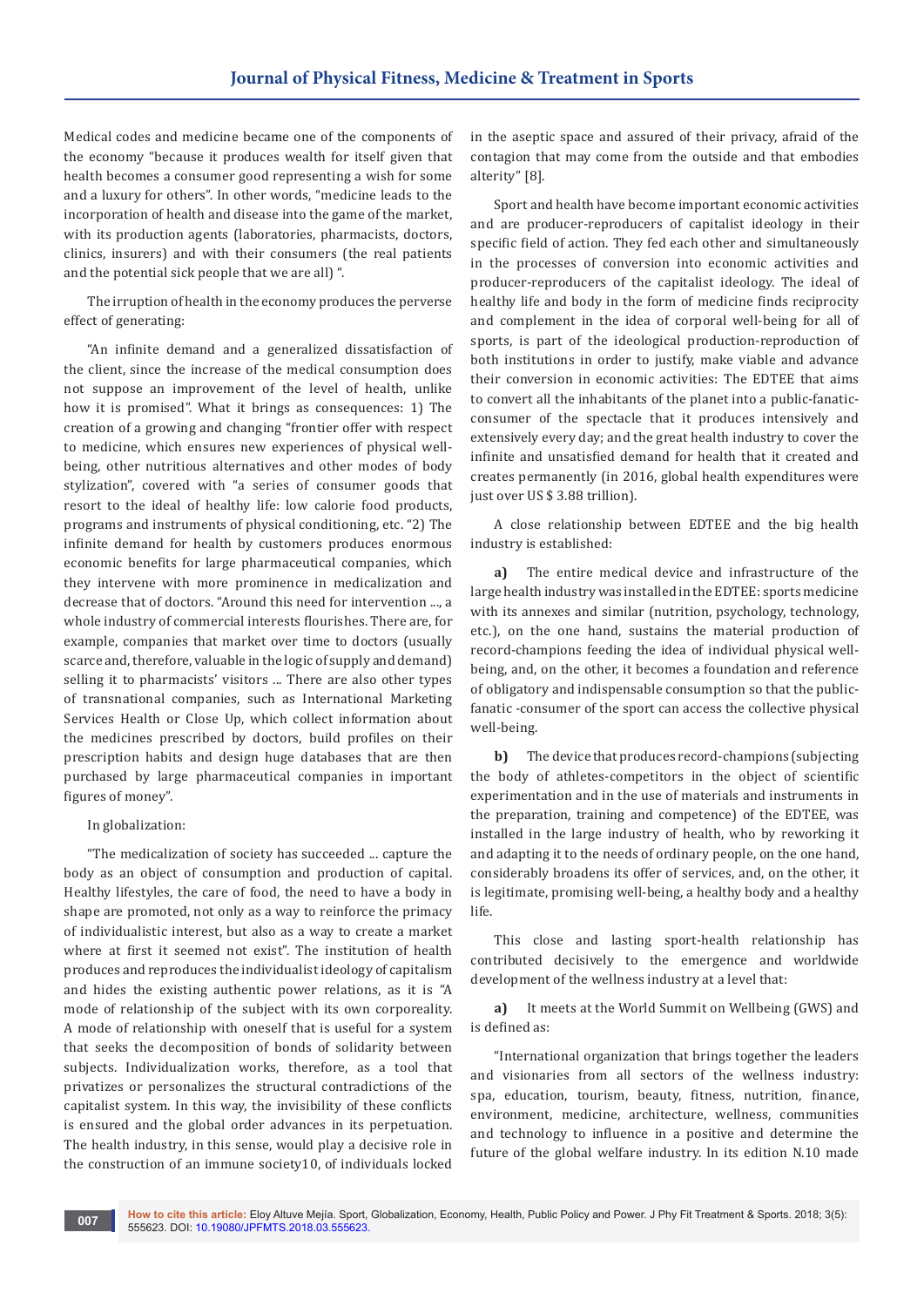from 17 to 19-10-2016, its objective was to analyze the future of spa and well-being throughout its history, having as host Austria, one of the first countries to develop and market its offer tourism wellness for 25 years that "Today ... has the sixth position in the world ranking in income of welfare tourism and the third in Europe". There was presented the new study of the Global Wellbeing Institute (Global Wellness Institute), revealing that Welfare "is a mega industry of 3.72 billion dollars. It has achieved a growth of 10.6% from 2013 to 2015. It is one of the largest markets in the world, with the fastest and strongest growth. From 2013 to 2015 ... there has been a 2-digit growth, while the world economy / GDP decreased -3.6% (Global GDP data: IMF, World economic outlook database 2016). The industry ... today represents 5.1% of GDP. Wellness costs are now almost half of total health expenditures worldwide (\$7.6 billion).... The welfare industry sector, one of the fastest growing markets in the world ... Of the 10 sectors analyzed, those that have grown fastest between 2013 and 2015 are: l Preventive and personalized medicine + 21.4% l Fitness & mind-body + 21.4% l Buildings / lifestyle + 18.6% l Wellness Tourism + 14% l Healthy food, nutrition, weight loss + 12.8% ... Wellness tourism trips have increased by 10% annually in the last 2 years (2013-2015), twice as much as traditional tourist trips " [9].

**b)** According to Franchise Direct, 7 companies related to the fitness & wellness sector (improvement of physical condition to improve health, source of physical, psychological and emotional well-being) are among the 100 most profitable franchises in the world, occupying the following places : 17) GNC Live Well (USA), nutrition and supplements; 23) Anytime Fitness (USA), chain of convenience gyms open 24 hours, has more than 3,000 sports centers in the world; 34) Jazzercise (USA), method of fitness training for women that fuses cardio, endurance, pilates, yoga, kickboxing and dance, with presence in 13 countries, among which are Australia, the United States, Mexico, England, Germany; 44) Snap Fitness (USA), chain of gyms open all day; 47) Nutrition and dietetics Naturhouse (Spain); 62) No + Vello (Spain): Photodepilation; 75) Gold's Gym (USA), chain of gyms with presence in more than 22 countries and more than three million users [10].

**c)** The transnational company SPORTS DIRECT in mid-2015 launched a growth plan, based on large format stores to combine distribution of brands and gyms. In Spain, in the first half of 2016 "the network of the thirty main gym chains has grown by 3.2%, going from 494 to 510 centers. Of course, the openings have been limited, at least between January and June, to a dozen companies, which in many cases have used to acquire facilities left by a competitor, such as Basic-Fit with the purchase of the Ifitness of Getafe ". Without including the planned openings for the second semester of 2016, the number of operating centers is presented, placing first the one corresponding to January and then to June: Curves 111-81; Altafit 40-41; Exceeds 34-37; McFit 31-31; Serviocio 30-30; Basic Fit 26-28; Body Factory 25-25;

Anytime Fitness 20-25; Metropolitan 22-23; Fitness Group 19: 22-22; DR 18-19; Fitness Place Sport Center 19-17; Holiday Gym 17-17; Deporocio 16-17; Viva Gym 16-16; Duet Group 14-15; I-Fitness 14-13; Go Fit 13-13; Eurofitness 13-13; Forus 12-13; Dream Fit 8-11; Synergym 10-10; Infinit Fitness 10-10; CET10 9-9; O2 Wellness Center 9-9; Holmes Place 9-9; Healthy 5-9; Virgin Active 9-8; Accuracy 7-7; 30 minutes 7- 7; AQA 9-6; Vita Liberté 5-3 [11].

Sport and health boosted the development of the welfare industry by contributing decisively to its foundation and providing the potential market: public-fanatic-sports consumer and patient-client of medicine. At the same time, the welfare industry has developed legitimately to sport as a fundamental element of health and reaffirms the institutional validity of health, at the same time that reinforces the attachment of the public-fanatic-consumer to sport and patient-client to medicine.

## **Sports Clothing and Fashion: Convergence of Sports, Health and Welfare Industry**

Initially the sports wardrobe focused its use on activities of or associated with sports. For reasons or demands of the particular dynamics of the EDTEE that requires producing records and champions every day, was incorporating the technological advances to its development that initially allowed only contribute to raise athletic performance, and then popularize sportswear by elaborating it with its specificity but within everyone's reach and for different uses, such as going to work, shopping, etc. This process strengthens the health and wellbeing industries, because garments and devices for athletes-competitors and that can be worn by anyone in varied circumstances, incorporate, among others, the following functions: improve health, control body transpiration, heart rate, lung capacity and muscle oxygenation, correct posture, count calories consumed, etc.

From the use of sportswear, it has become a fashion of sport, "sector that has achieved the perfect combination of practicality and style" [12-17]. "Sport has become the new king of fashion. While the brands and fashion chains are introduced to the business, industry specialists reaffirm their leadership with specialization, diversification and a lot of marketing" [4].

### In globalization:

"Thanks to the technology applied to fabrics, all you need to improve the performance of your exercise routines is, simply, a good sporty look ... The collections of Stella McCartney for ADIDAS ... have a technology ..." named "as Climacool , which favors ventilation and keeps moisture at bay ... For its part, NIKE has also developed a similar technology, called Dri-Fit that repels moisture towards the surface of garments to facilitate its evaporation, emulating the effect known as Flower Lotus. Another of the most interesting and innovative techniques ... is the microencapsulation of active substances, such as deodorants, insect repellents or sunscreens, among others. The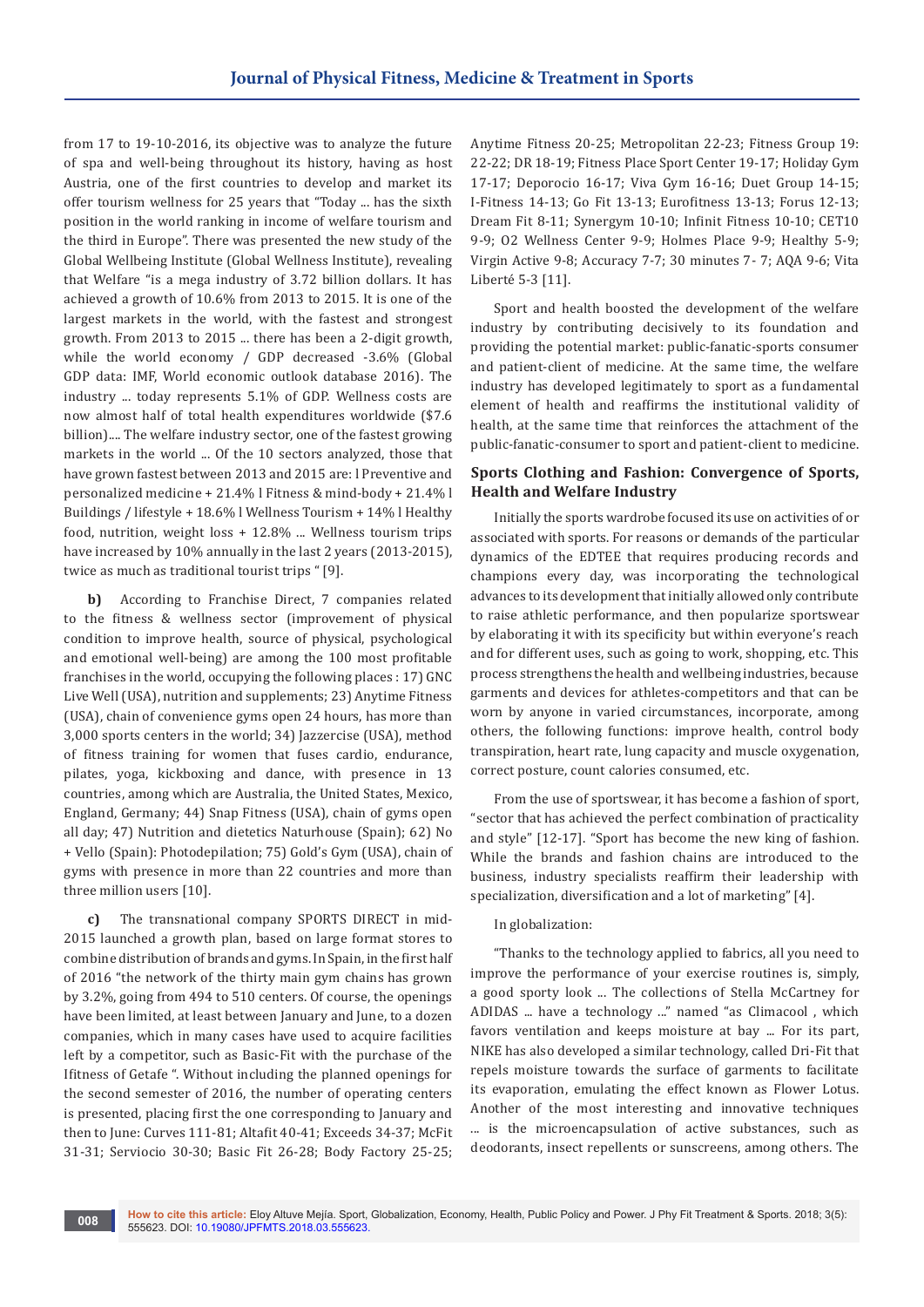fabrics are made with traditional fibers, which are treated with microcapsules, which can be applied well, during the spinning process or as a finish, once the garment is finished. Under Armor ... has a line with sunscreen incorporated in the fabric, so you can enjoy running, in full sun, without worrying about UV rays ".

We are witnessing a new economic "niche", a new item in the EDTEE covered by the transnational sports goods companies. Nike and Adidas have tackled it fully and Under Armor got in 2014 to displace ADIDAS in the sports fashion in the USA.

## **Third Part**

## **Sports Public Policy: A Way to Promote and Legitimate the Sport-Health Relationship**

The foundation and planning of the public sports policy will be clarified to demonstrate that it is a privileged way through which the sport-health relationship is deepened. To do so, we will present comparative tables of the normative-legal basis that sustains it and of the National Sports Plans, registering only the contents related to the sport-health relationship. Then make some comments (Tables 1,2).

#### **Table 1:** Legal-legal regulation: Constitution.

| Spanish* (1978.<br>Reform of<br>27/09/2011)                                  | Article 43: 1. The right to health protection is recognized. 2. It is the responsibility of the public authorities to organize<br>and protect public health through preventive measures and the necessary services and benefits. The law will establish<br>the rights and duties of everyone in this regard. 3. The public authorities shall promote health education, physical<br>education and sport. They will also facilitate the proper use of leisure / ART.148: The Autonomous Communities<br>may assume powers in the following matters:  18. Promotion and management of tourism in its territorial area. 19.<br>Promotion of sports and the proper use of leisure  21. Health and hygiene |
|------------------------------------------------------------------------------|-----------------------------------------------------------------------------------------------------------------------------------------------------------------------------------------------------------------------------------------------------------------------------------------------------------------------------------------------------------------------------------------------------------------------------------------------------------------------------------------------------------------------------------------------------------------------------------------------------------------------------------------------------------------------------------------------------|
| <b>From the</b><br><b>Bolivarian Republic</b><br>of Venezuela<br>$(1999)$ ** | Article 111: All people have the right to sport and recreation as activities that benefit the quality of individual and<br>collective life. The State will assume sport and recreation as a policy of education and public health and will guarantee<br>the resources for its promotion. Physical education and sports play a fundamental role in the integral formation of<br>children and adolescents. Its teaching is compulsory at all levels of public and private education up to the diversified<br>cycle, with the exceptions established by law                                                                                                                                            |

\* Source: Derechos humanos.net: 26-04-17.

\*\* Source: Ministry of People's Power for Sport: 25 and 26-04-17.

**Table 2:** National Sports Plans.

| <b>Country-Concepts</b>                                                                                                                                                                                                                                                                                                                                                                                                                                                                                                                                                                                                                                                                   | Plan                                                                                                                                                                                                                                                                                                                                                                                                                                                                                                                                                                                                                                                                                                                                                                                                                                                                                                                       | Programs / Projects with objectives                                                                                                                                                                                                                                                                                                                                                                                                                                                                                                                                                                                                                                                                                                                                                                                                                                                                                                                                                                                                                                                                                                                                                                                                                                                                                                                                                                                                                                                                           |
|-------------------------------------------------------------------------------------------------------------------------------------------------------------------------------------------------------------------------------------------------------------------------------------------------------------------------------------------------------------------------------------------------------------------------------------------------------------------------------------------------------------------------------------------------------------------------------------------------------------------------------------------------------------------------------------------|----------------------------------------------------------------------------------------------------------------------------------------------------------------------------------------------------------------------------------------------------------------------------------------------------------------------------------------------------------------------------------------------------------------------------------------------------------------------------------------------------------------------------------------------------------------------------------------------------------------------------------------------------------------------------------------------------------------------------------------------------------------------------------------------------------------------------------------------------------------------------------------------------------------------------|---------------------------------------------------------------------------------------------------------------------------------------------------------------------------------------------------------------------------------------------------------------------------------------------------------------------------------------------------------------------------------------------------------------------------------------------------------------------------------------------------------------------------------------------------------------------------------------------------------------------------------------------------------------------------------------------------------------------------------------------------------------------------------------------------------------------------------------------------------------------------------------------------------------------------------------------------------------------------------------------------------------------------------------------------------------------------------------------------------------------------------------------------------------------------------------------------------------------------------------------------------------------------------------------------------------------------------------------------------------------------------------------------------------------------------------------------------------------------------------------------------------|
| Spain*                                                                                                                                                                                                                                                                                                                                                                                                                                                                                                                                                                                                                                                                                    |                                                                                                                                                                                                                                                                                                                                                                                                                                                                                                                                                                                                                                                                                                                                                                                                                                                                                                                            | They are thirteen (13).                                                                                                                                                                                                                                                                                                                                                                                                                                                                                                                                                                                                                                                                                                                                                                                                                                                                                                                                                                                                                                                                                                                                                                                                                                                                                                                                                                                                                                                                                       |
| Sport: All kinds of physical<br>activities that, through<br>participation, organized<br>or otherwise, have as their<br>purpose the expression or<br>improvement of the physical<br>and mental condition, the<br>development of social<br>relations or the achievement<br>of results in competitions<br>of all levels ». Health: It is<br>a reflection of the overall<br>physical, mental and social<br>well-being of the person.<br>This term is broader than<br>the mere absence of disease.<br>Health is a characteristic that<br>does not remain stable over<br>time and can vary throughout<br>a continuous development<br>from situations close to death<br>(poor health) to optimal | Name: Integral for Physical Activity and<br>Sport $(A + D)$ 2010-2020.<br>End: To guarantee universal access to<br>quality sports for the entire population,<br>helping to combat the high level of<br>sedentary lifestyle and obesity and to<br>promote active and healthy lifestyle habits.<br>Fundamental Principles: 4. N.1: Physical<br>activity and sports practice is an element<br>directly associated and related to health<br>Every time there are more calls from<br>professional organizations and health<br>policies to the need for a determined<br>impulse to the generalization of physical<br>activity General Objectives: 4. N.1:<br>Increase the practice rates of physical<br>activity and sports  to reach the levels of<br>the most developed European countries<br>and, consequently, reduce the rates of<br>sedentary lifestyle, obesity and overweight<br>that so negatively affect in the health | N.2 Sanitary Promotion of Physical Activity: 1) Increase the<br>levels of practice of physical activity and healthy sports  2)<br>Achieve that primary and secondary prevention of pathologies<br>linked to sedentary lifestyle is a common practice of public<br>health through prescription of physical activity  N. 3. Physical<br>Activity and Sport in School Age: 1) Promote the conception of<br>physical activity and sports as a fundamental element of a healthy<br>lifestyle  2) Encourage educational centers to become agents<br>that promote lifestyles healthy, in which physical activity and<br>sports have a prominent place  N. 6. Physical Activity for the<br>Elderly: 1) Promote healthy habits among the elderly through the<br>implementation of programs that respond to the requirements<br>of bio-psycho-social health  2) Achieve the inclusion of healthy<br>aging policies in different sectors (Health, sports, tourism, urban<br>planning, etc.)  N. 8 Physical Activity and Sport in the University:<br>Of three objectives, one says the following: 1) To promote the<br>regular practice of physical-sport activity in the university in<br>order to contribute to the integral formation of the students,<br>as well as to promote the transmission of values educational<br>and improvement of health and well-being  N.11. Awareness<br>and Information: Of three objectives, two say the following: 1)<br>Improve knowledge of the positive impact of regular practice |
| physiological functioning (high<br>level of well-being). Physical                                                                                                                                                                                                                                                                                                                                                                                                                                                                                                                                                                                                                         | and economy of citizens, especially of<br>children and adolescents, N.3: Promote                                                                                                                                                                                                                                                                                                                                                                                                                                                                                                                                                                                                                                                                                                                                                                                                                                           | of physical activity by health professionals, sports, education<br>and citizenship in general. 2) Improve scientific knowledge,                                                                                                                                                                                                                                                                                                                                                                                                                                                                                                                                                                                                                                                                                                                                                                                                                                                                                                                                                                                                                                                                                                                                                                                                                                                                                                                                                                               |
| Activity: It is defined as a                                                                                                                                                                                                                                                                                                                                                                                                                                                                                                                                                                                                                                                              | sports as a tool for social inclusion. Enable                                                                                                                                                                                                                                                                                                                                                                                                                                                                                                                                                                                                                                                                                                                                                                                                                                                                              | its exchange and dissemination, on the relationships between                                                                                                                                                                                                                                                                                                                                                                                                                                                                                                                                                                                                                                                                                                                                                                                                                                                                                                                                                                                                                                                                                                                                                                                                                                                                                                                                                                                                                                                  |
| corporal movement produced                                                                                                                                                                                                                                                                                                                                                                                                                                                                                                                                                                                                                                                                | population sectors at risk of exclusion.                                                                                                                                                                                                                                                                                                                                                                                                                                                                                                                                                                                                                                                                                                                                                                                                                                                                                   | physical exercise and health  N.12. Research: Of two objectives,                                                                                                                                                                                                                                                                                                                                                                                                                                                                                                                                                                                                                                                                                                                                                                                                                                                                                                                                                                                                                                                                                                                                                                                                                                                                                                                                                                                                                                              |
| by the voluntary muscular                                                                                                                                                                                                                                                                                                                                                                                                                                                                                                                                                                                                                                                                 | have a real access to the practice of                                                                                                                                                                                                                                                                                                                                                                                                                                                                                                                                                                                                                                                                                                                                                                                                                                                                                      | one says the following: 1) Promote research and study in the field                                                                                                                                                                                                                                                                                                                                                                                                                                                                                                                                                                                                                                                                                                                                                                                                                                                                                                                                                                                                                                                                                                                                                                                                                                                                                                                                                                                                                                            |
| action that increases the                                                                                                                                                                                                                                                                                                                                                                                                                                                                                                                                                                                                                                                                 | physical activity and sports as an element                                                                                                                                                                                                                                                                                                                                                                                                                                                                                                                                                                                                                                                                                                                                                                                                                                                                                 | of physical activity and sports and the transfer of their results,                                                                                                                                                                                                                                                                                                                                                                                                                                                                                                                                                                                                                                                                                                                                                                                                                                                                                                                                                                                                                                                                                                                                                                                                                                                                                                                                                                                                                                            |
| energy expenditure. It is a                                                                                                                                                                                                                                                                                                                                                                                                                                                                                                                                                                                                                                                               | of social inclusion, health, education and                                                                                                                                                                                                                                                                                                                                                                                                                                                                                                                                                                                                                                                                                                                                                                                                                                                                                 | especially in the association and impact of sport on health. N.13.                                                                                                                                                                                                                                                                                                                                                                                                                                                                                                                                                                                                                                                                                                                                                                                                                                                                                                                                                                                                                                                                                                                                                                                                                                                                                                                                                                                                                                            |
| broad term that encompasses                                                                                                                                                                                                                                                                                                                                                                                                                                                                                                                                                                                                                                                               | recreation.                                                                                                                                                                                                                                                                                                                                                                                                                                                                                                                                                                                                                                                                                                                                                                                                                                                                                                                | Training: Of three objectives, one says the following: To improve                                                                                                                                                                                                                                                                                                                                                                                                                                                                                                                                                                                                                                                                                                                                                                                                                                                                                                                                                                                                                                                                                                                                                                                                                                                                                                                                                                                                                                             |
| the concept of physical                                                                                                                                                                                                                                                                                                                                                                                                                                                                                                                                                                                                                                                                   |                                                                                                                                                                                                                                                                                                                                                                                                                                                                                                                                                                                                                                                                                                                                                                                                                                                                                                                            | the training of health professionals, education and sports in                                                                                                                                                                                                                                                                                                                                                                                                                                                                                                                                                                                                                                                                                                                                                                                                                                                                                                                                                                                                                                                                                                                                                                                                                                                                                                                                                                                                                                                 |
| "exercise".                                                                                                                                                                                                                                                                                                                                                                                                                                                                                                                                                                                                                                                                               |                                                                                                                                                                                                                                                                                                                                                                                                                                                                                                                                                                                                                                                                                                                                                                                                                                                                                                                            | relation to the association of physical activity and health.                                                                                                                                                                                                                                                                                                                                                                                                                                                                                                                                                                                                                                                                                                                                                                                                                                                                                                                                                                                                                                                                                                                                                                                                                                                                                                                                                                                                                                                  |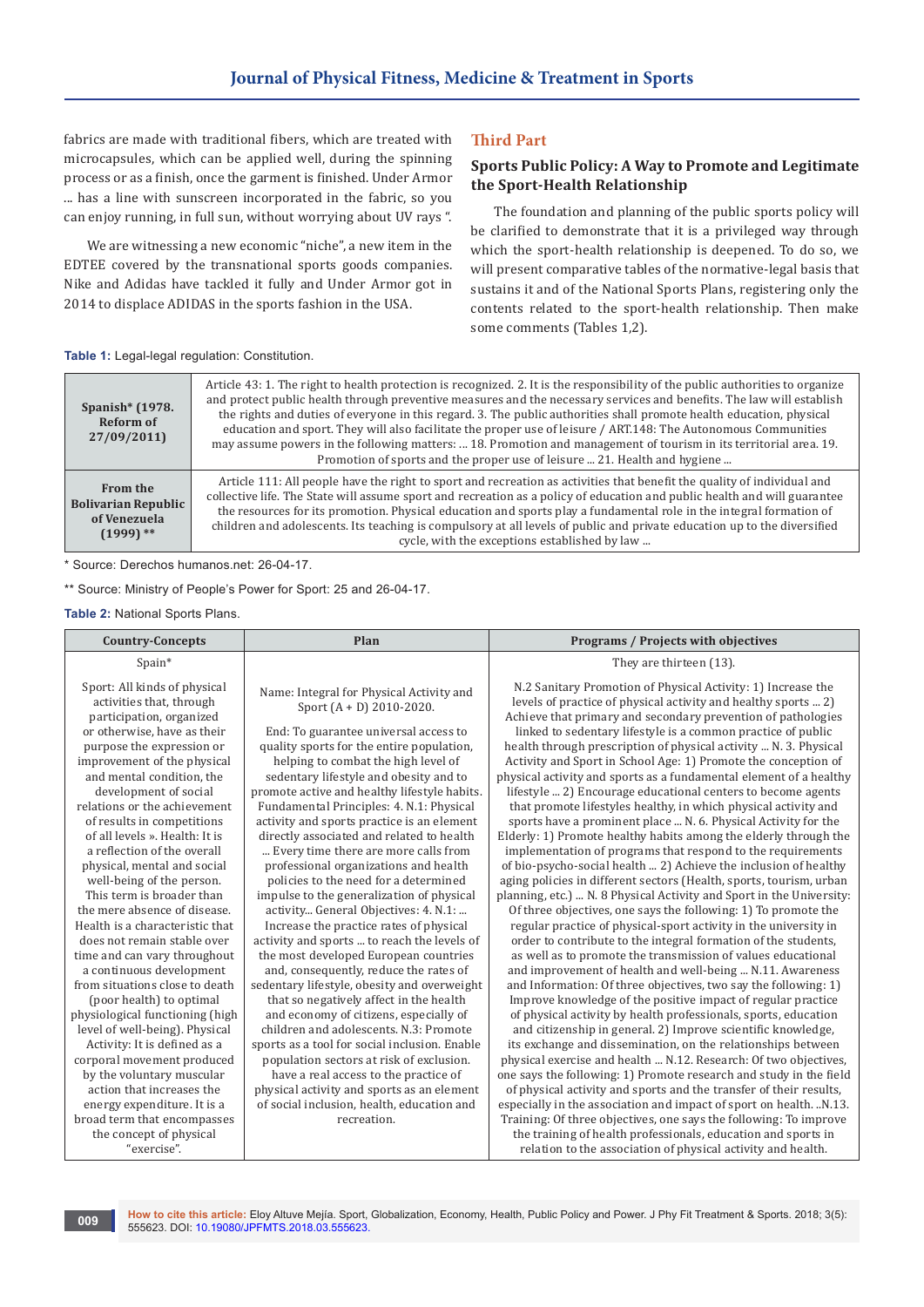## **Journal of Physical Fitness, Medicine & Treatment in Sports**



In the case of Spain:

**a)** Sport together with health education (which appears as a synonym for health) and physical education, as well as leisure, can be found in section 3 of Article 143 of the Spanish Constitution, preceded by the health located in Sections 1 and 2. In Article 148, tourism, sports, health and hygiene and "adequate use of leisure" are established as competences of the Autonomous Communities.

#### **b) Regarding the Plan:**

i. Health and sports are two of its three preliminary concepts. The other is physical activity, defined from the perspective of health.

ii. One of the two central aspects of his End is health.

iii. One of its four Fundamental Principles is the explicit recognition of the sport-health imbrications.

iv. Of four General Objectives, two refer to the sporthealth relationship: One details the improvements in health through the practice of sport and the other, recognizes the relationship as a scenario of social inclusion.

Of thirteen Programs, the sport-health relationship appears among the objectives of seven: In No. 2, the "healthy sports practice" and the prevention of health are located; N. 3, 6 and 8 reiterate the relationship, with particular emphasis on the need for their presence in schools, among the elderly and in the university, incorporating elements of the welfare industry such as tourism; in N. 13, 14 and 15, the objectives of raising awareness and informing about the impact of the relationship, the need to investigate it and to train specialized professionals, respectively, are proposed.

In the case of Venezuela:

**a)** Article 111 of the Constitution of the Bolivarian Republic of Venezuela, explicitly expresses and recognizes that sport is articulated with health.

#### **b) Regarding the Plan:**

i. Defines among its four Guiding Principles, one that establishes the imbrication of sport and health, incorporating the term quality of life that -not defined ever- is associated with health.

ii. In Directionality, the definition of one of the two Policies establishes the relationship sport-quality of life (identified with health). Then, in two of the four objectives of this same Policy, it is reiterated that sports practice serves a healthier society and a better quality of life.